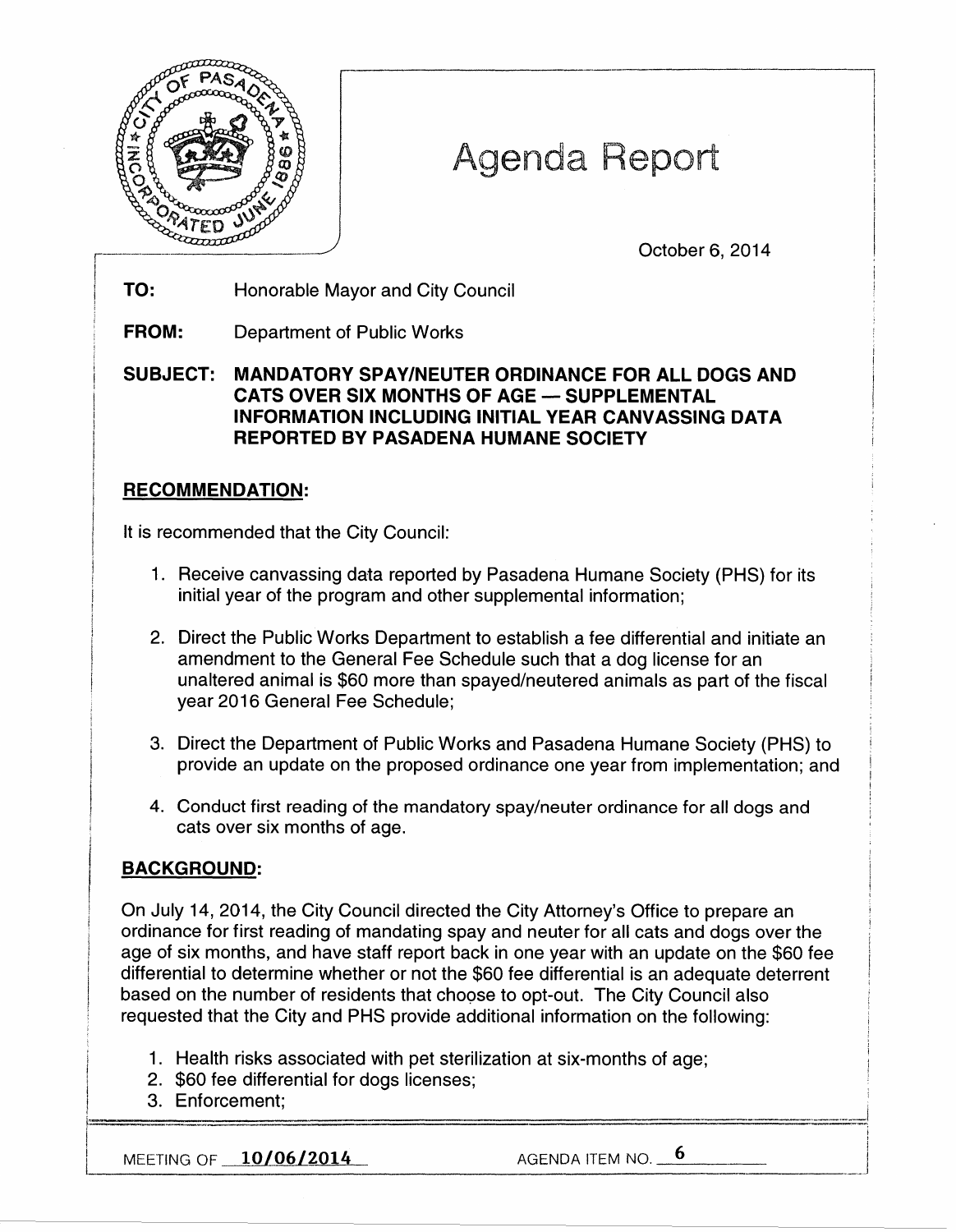- 4. Initial year of canvassing data reported by PHS;
- 5. Public outreach and education program; and
- 6. Mandatory spay/neuter ordinance for all dogs and cats over six months of age.

## 1. Health Risks Associated with Pet Sterilization at Six-Months of Age

Several studies have demonstrated the safety and positive health benefits of spaying and neutering. Many veterinarian associations support the case for spaying and neutering cats and dogs as early as four months. The California Veterinary Medical Association supports the concept of early (8-16 weeks) spay and neuter of cats and dogs to control and mitigate overpopulation.<sup>1</sup> According to the American Veterinary Medical Association, spaying and neutering can help pets' live longer and healthier lives and help prevent cancer and other life threatening illnesses such as prostate disease. Spaying and neutering can improve pets' behavior including reducing aggression and fighting of dogs and lessen the tendency to roam. 2 Spaying and neutering before 5.5 months of age was not associated with increased rates of death or occurrence of any serious medical or behavioral condition further supporting the health and safety benefits of mandating spay and neuter of cats and dogs. $3$ 

Although spaying and neutering are beneficial in many ways, there are few potential effects to be aware of. There is a slight increased risk for spayed and neutered cats and dogs to develop bone cancer. Dogs neutered may be more likely to develop orthopedic diseases and may also increase the risk of hypothyroidism.<sup>4</sup> In light of these risks, the health benefits outweigh the risks that could potentially affect cats and dogs.

## 2. \$60 Fee Differential for Dogs Licenses

Based on research of other communities, establishing a fee differential for unaltered and altered dog licenses is an industry recommended approach. Exhibit 1 contains dog license fees that various cities and counties charge for unaltered and altered dogs.

The City of Pasadena currently charges residents \$32.28 for an unaltered dog license and \$16.15 for an altered dog license. The proposed \$60 fee differential is in line with what other cities and counties are charging. Exhibit 1 shows the average fee for an unaltered dog license in the 34 jurisdictions surveyed is \$78 and the average fee differential between an unaltered and an altered dog license is \$55.

<sup>&</sup>lt;sup>1</sup> California Veterinary Medical Association (CVMA). 2014. CVMA Policy on Early Spay/Neuter. http://www.cvma.net/4DCGI/cms/review.html?Action=CMS\_Document&DocID=691&MenuKey=7.<br><sup>2</sup> Bushby, Philip A., D.V.M., M.S., DACVS. 2014. Pediatric Spay and Neuter. North American<br>Spay/Neuter Conference.

University of California-Davis School of Veterinary Medicine Koret Shelter Medicine Program. 2012. Veterinarians' Role in Private Practice and Shelter Medicine: Solving the Problem of Companion Animal Homelessness Together. http://www.sheltermedicine.com/node/54<br><sup>4</sup> American Society for Prevention of Cruelty to Animals (ASPCA). 2012. How Will Neutering Change My

Dog. http://www.aspca.org/pet-care/virtual-pet-behaviorist/dog-behavior/how-will-neutering-change-mydog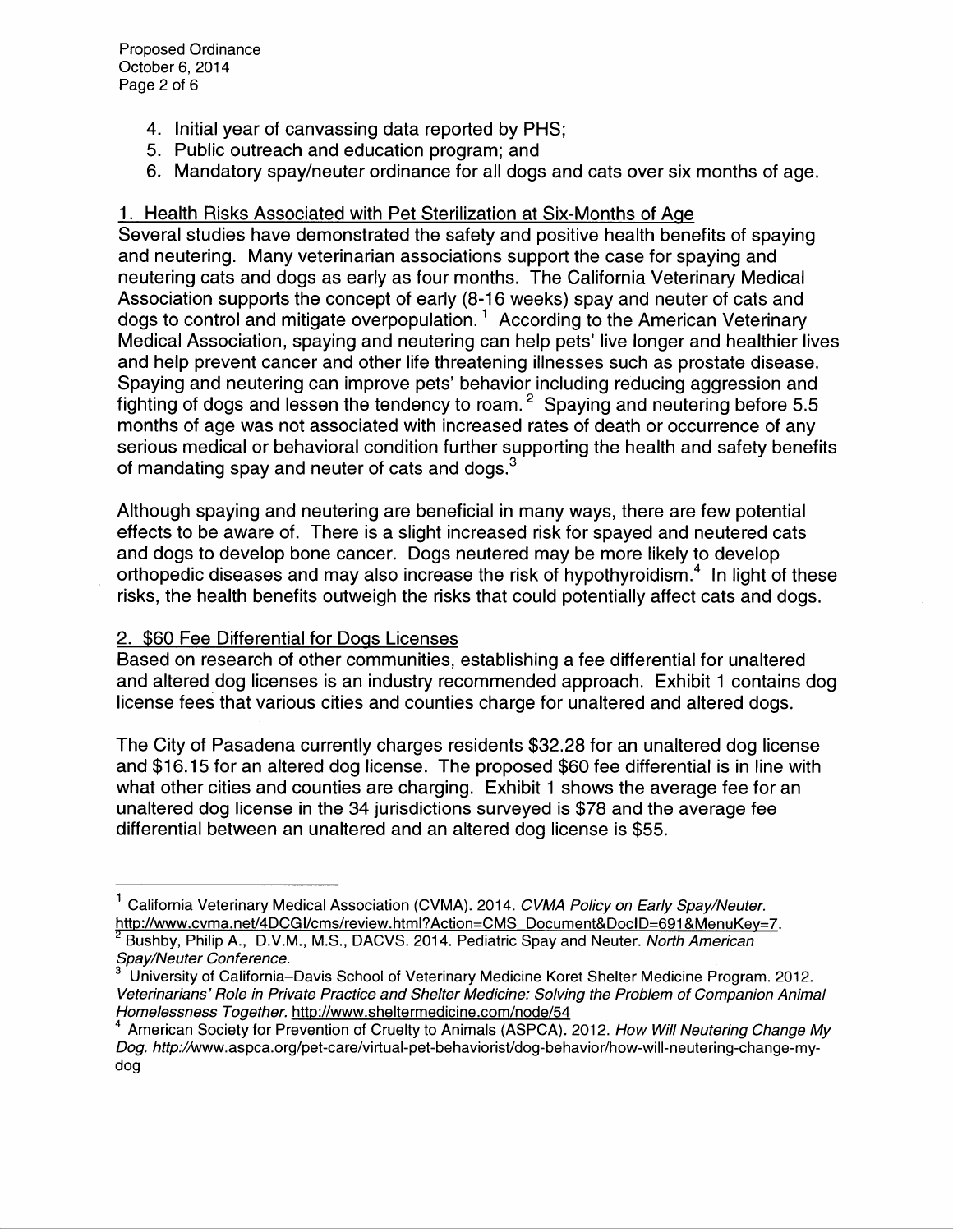Proposed Ordinance October 6, 2014 Page 3 of 6

If the proposed mandatory spay/neuter ordinance is approved, the Department of Public Works would include the addition of the \$60 fee differential for exempted unaltered dogs in the annual update to the General Fee Schedule for fiscal year 2016. The intent is for the differential to be effective July 1, 2015, thereby allowing ample time for public outreach and education and provide residents the opportunity to license dogs and spay/neuter before the rates increase.

Should the City Council approve the amendment of the General Fee Schedule, the Department of Public Works and PHS will evaluate the efficacy of the \$60 fee differential in one year.

#### 3. Enforcement

The mandatory spay/neuter ordinance would be enforced using secondary enforcement beginning July 1, 2015. PHS will not actively seek violators, but enforce the requirement as secondary enforcement when a violation of existing state or local law pertaining to obligations of a person owning or possessing a cat or dog occurs. PHS officers will also check the status of cats and dogs they come in contact with during the course of their work.

Chapters 6.12 and 6.16 of the Pasadena Municipal Code (PMC) contain the local animal regulations PHS enforces on behalf of the City. Failure to comply with these regulations including allowing a dog to run loose without a leash and failure to license any dog over four months of age could trigger enforcement of the proposed spay and neuter requirement.

In the event that an unlicensed dog is identified and is not spayed or neutered, PHS will give the resident the opportunity to buy a one-time unaltered license and give the owner a year to alter the dog or receive an exemption from a veterinarian. The exception would sunset after three years on June 30, 2018 at which time there would be no grace period. All animals entering the shelter and returned to Pasadena residents would also have to be sterilized.

#### 4. Initial Year of Canvassing Data Reported by PHS

PHS commenced its inaugural dog license canvassing efforts on July 1, 2013 and completed canvassing of the entire City in September 2014. PHS soon after initiated its second round of canvassing efforts starting in East Pasadena and move towards West Pasadena. PHS expects to complete its second round of canvassing efforts in one year.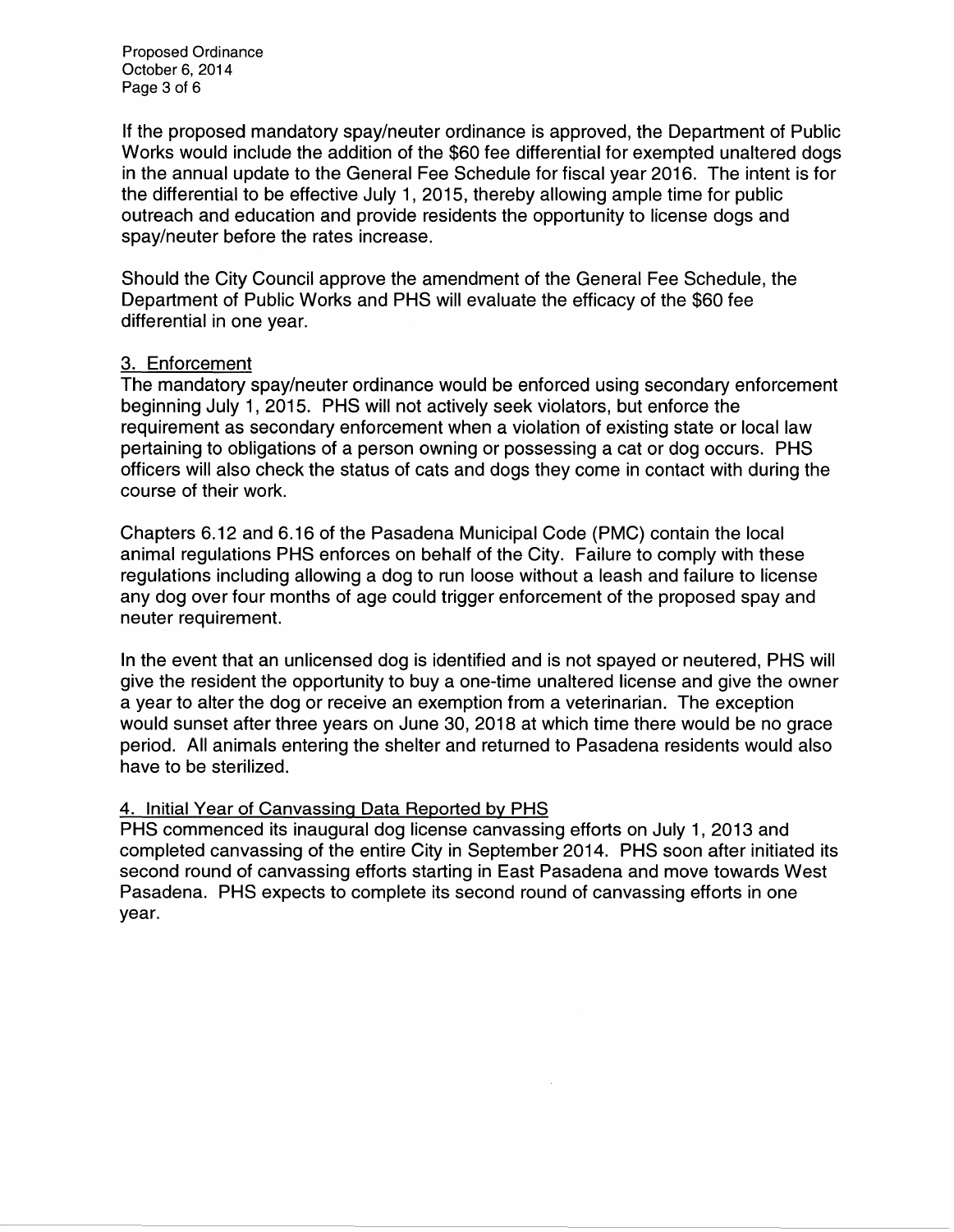Proposed Ordinance October 6, 2014 Page 4 of 6

PHS reported the following information to the City of Pasadena. Two PHS staff members canvassed the City three times per week during its initial year. PHS provided the following dog licensing data for its initial year beginning July 1, 2013 through September 3, 2014.

| <b>Species</b> | Population <sup>5</sup> | Licensed | # License<br>Renewals | # New<br>Licenses | Licensed<br>Altered<br>Dogs | Licensed<br>Unaltered<br>Dogs |
|----------------|-------------------------|----------|-----------------------|-------------------|-----------------------------|-------------------------------|
| Cat            | 33,997                  | N/A      | N/A                   | N/A               | N/A                         | N/A                           |
| Dog            | 31,120                  | 11.272   | 7,286                 | 3,986             | 9.829                       | 1,443                         |
| Variance       |                         | 36%      |                       |                   |                             |                               |

## **Table 1 - License Data**

There are more than 65,000 cats and dogs in the City of Pasadena. PHS has provided animal field and shelter services to the City since 1904, and more recently, licensing services beginning in fiscal year 2014. Prior to fiscal year 2014, the City collected and retained all animal license revenue. Per the current contract with PHS approved by the City Council on September 10, 2012, in fiscal year 2014, PHS retained the first \$87,000 of the licensing revenue and split the remainder of the revenue with the City on a 50-50 basis. In fiscal year 2015, PHS will retain the first \$80,000 and then split the rest with the City on a 50-50 basis. The table below reports license revenue for the past four fiscal years.

| <b>Fiscal Year</b> | Revenue (\$) | Variance in<br>Revenue   | PHS Revenue (\$) | City Revenue (\$) |
|--------------------|--------------|--------------------------|------------------|-------------------|
| 2014               | 167,072      | 58.4%                    | 127,036          | 40,036            |
| 2013               | 105,471      | 49.3%                    | N/A              | 105,471           |
| 2012               | 70,654       | (31.2%)                  | N/A              | 70,654            |
| 2011               | 102,641      | $\overline{\phantom{a}}$ | N/A              | 102,641           |

## **Table 2 - Dog License Revenue**

#### 5. Public Outreach and Education Program

The PHS and City Public Information Officers will coordinate the public outreach and education program. Initial outreach will seek to inform residents about the upcoming spay and neuter requirement for cats and dogs, spay/neuter options, the current dog license amnesty period, and the upcoming increase in the unaltered dog license fee. Both enforcement of the ordinance and the collection of the \$60 dog license fee differential will begin on July 1, 2015.

PHS has several tools available to conduct outreach and education including the use of traditional print, newsletters, press releases, PHS website, social media, educational

<sup>&</sup>lt;sup>5</sup> American Veterinary Medical Association. 2012. U.S. Pet Ownership Statistics & Demographics Sourcebook. https://www.avma.org/KB/Resources/Statistics/Pages/Market-research-statistics-US-petownership.aspx?PF=1 #formulas.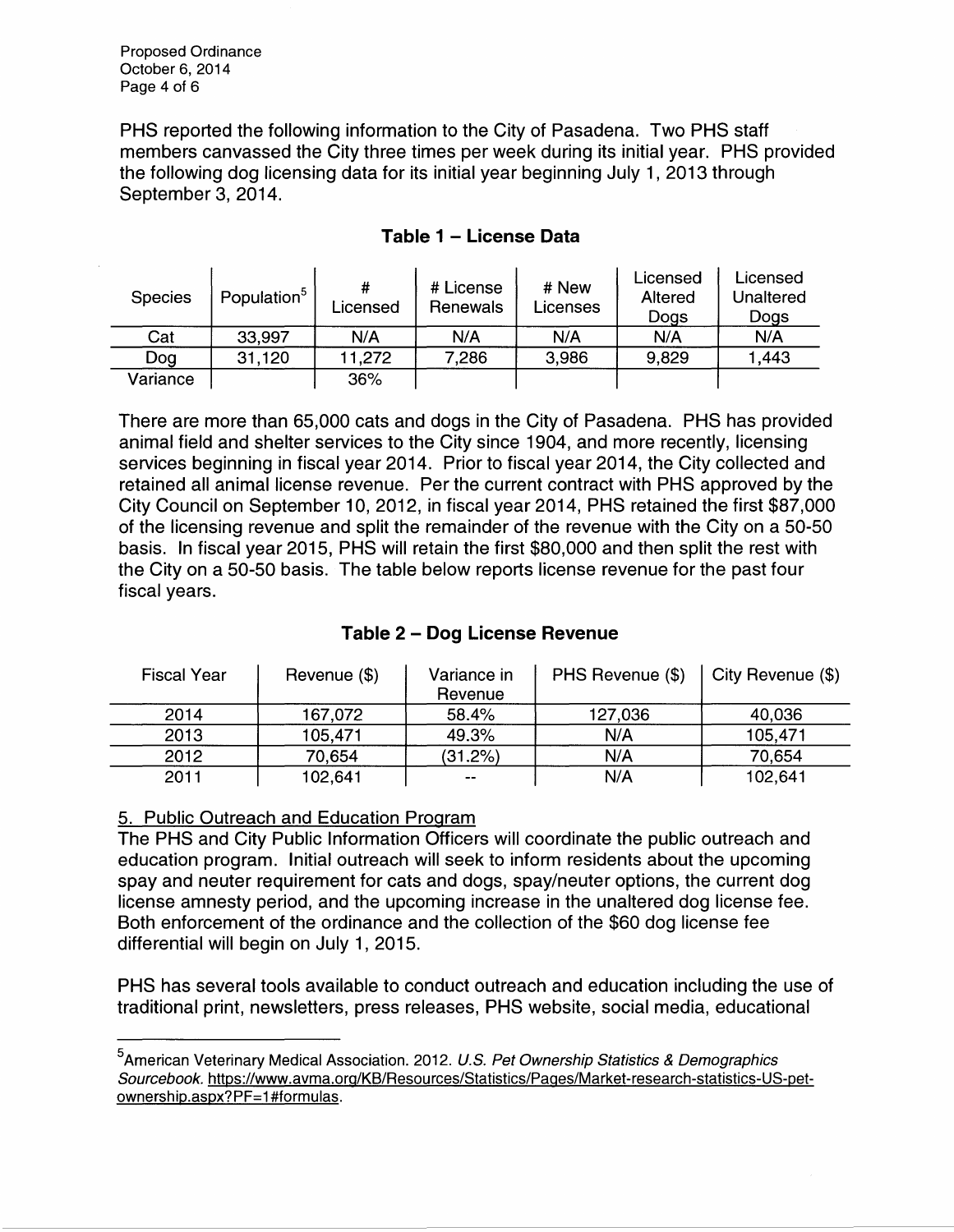Proposed Ordinance October 6, 2014 Page 5 of 6

outreach in schools, and via the license canvassing program. PHS will continue with its existing outreach programs and will partner with City of Pasadena. The City of Pasadena will outreach to residents through the use of Pasadena In Focus, newsletters, press releases, KPAS, City's website, and social media. PHS will also collaborate with other animal welfare non-profit organizations to increase awareness of new ordinance in place.

PHS also utilizes a mobile unit that visits communities throughout its service area. The mobile unit transports adoptable cats and dogs to shopping centers, events and festivals. The unit also carries current information on spay/neuter and vaccination services, area wildlife and other PHS programs and services. PHS will continue to offer at least seven low cost vaccination clinics that can act as educational opportunities of mandatory spay/neuter ordinance for the community.

#### 6. Mandatory Spay/Neuter Ordinance

The new mandatory dog and cat spay/neuter regulations contemplated in this report and previously approved by the City Council require the adoption of an ordinance to modify the PMC. Following a lengthy public discussion on July 14, 2014, the City Council directed the City Attorney's Office to prepare such an ordinance. Refer to Ordinance Fact Sheet and proposed ordinance contained in the Ordinances Section of the agenda for tonight's City Council meeting. The Department of Public Works recommends that the City Council conduct the first reading of the mandatory spay/neuter ordinance for all dogs and cats over six months of age.

## **COUNCIL POLICY CONSIDERATION:**

This proposed ordinance supports the City Council's strategic goals to ensure public safety by promoting healthy prevention measures for pet overpopulation. Reducing the number of several intact cats and dogs will foster an environment less conducive to overpopulation of cats and dogs in Pasadena.

## **ENVIRONMENTAL ANALYSIS:**

The actions proposed herein have been reviewed for compliance with the California Environmental Quality Act (CEQA) and are exempt per Section 15061 (b) (3). The actions are covered by the general rule that CEQA only applies to projects that have the potential for causing a significant effect on the environment. The proposed ordinance pertains to the spaying and neutering of all cats and dogs over six months of age, which does not create the potential for a significant environmental effect.